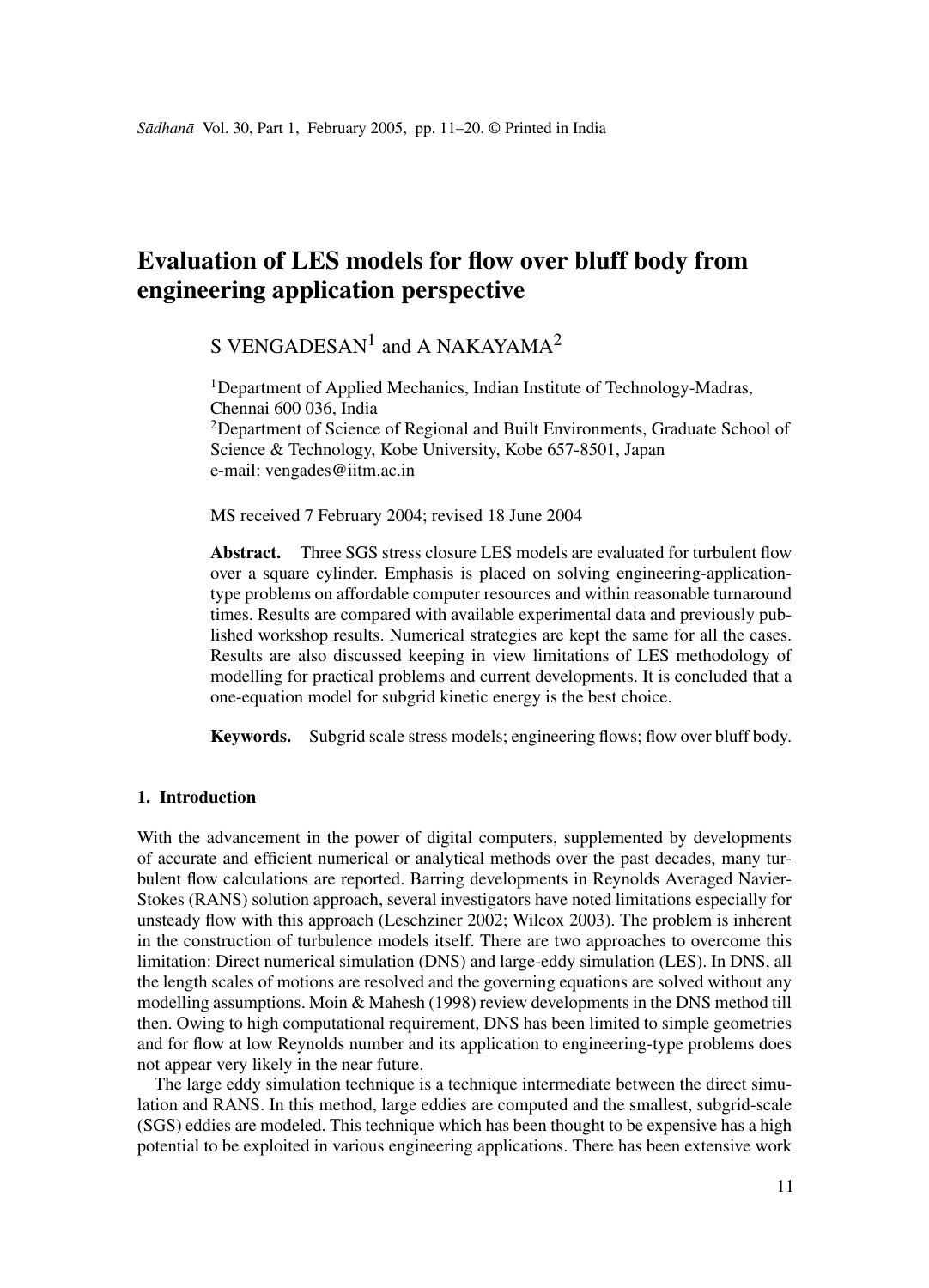# 12 *S Vengadesan and A Nakayama*

in making this method a useful tool. Ever since Smagorinsky (1963) proposed the first model for the SGS stresses, many newer models have been developed. Piomelli (1999) summarises various SGS models developed till then. Moin (1998) brings out numerical and physical issues in LES, while Rodi (1998) reports that the outcome of workshop on comparative exercise of application of LES models for flow over bluff body as inconclusive. Recently, Morinishi & Vasilyev (2001) proposes another model with suggestion on the existing dynamic twoparameter mixed SGS model of Salvetti & Banerjee (1995).

Newer models are demonstrated either for simple flows like channel flow or for a particular type flow that the modeler is directly concerned. Thus their extensions to practical flows with near wall coarse mesh, varying geometrical complexity, involving additional physical and chemical processes are yet to be performed. The performance of the model also depends on how well the near wall features are captured through appropriate boundary conditions. For example, Fureby *et al* (1997) compared eight SGS models in homogeneous isotropic turbulence and reported that gross features of the flow are virtually insensitive to models. In another study, Vreman *et al* (1997) reports that of the six models that they considered, mixed dynamic model of Zang *et al* (1993) was the most successful one for calculation of turbulent mixing layer. While adopting different models, solving additional transport equations and/or calculating stresses by explicit filtering involves some programming efforts and additional computational loads and results depend on type of filtering and grid used.

Though LES method has been beginning to be successful, in order to apply this technique to practical high Reynolds number flows as the case in aerospace and environmental applications there is always a limitation. This is due to extensive demand on the grid to resolve wall layer in order to capture all the energy carrying eddies, which in turn scales in proportion to distance from the wall. This fine resolution on the mesh is to be associated with smaller time step. Spalart (1999) points out that extension of LES approach to aircraft flight Reynolds number for complete aircraft within turn around computation time of one week would not be possible before year 2045. As an alternative, he proposes Detached Eddy Simulation (DES), wherein the near wall flow is solved by RANS approach and the core flow is by LES approach. He also contemplated to use Spalart & Allmaras (1992) one-equation RANS model for this concept. In this one-equation model, one solves transport equation for working eddy viscosity and expressing the length scale appearing in the equation suitably, this DES approach was demonstrated for channel flow (Nitkin *et al* 2000). This modelling method inherently had another constant  $C_{DES}$  and the interface where switching off from RANS to LES typically depends on the grid, which is not a desirable situation. This hybrid approach is now being attempted using various other RANS models like Menter SST model (Stretlets 2001), multiscale *k*–*ε* model (Nichols & Nelson 2003) and low Re *k*–*ω* model (Davidson & Peng 2003). However, it is easier to couple one-equation SGS model with RANS model due to similar nature of transport equation.

The purpose of this paper is to evaluate three LES models for turbulent flow over a square cylinder from an engineering application perspective. The three models chosen are namely, (i) conventional Smagorinsky model, (ii) dynamic Smagorinsky, and (iii) one-equation model for subgrid kinetic energy. The first two models are widely used. In the third model, one solves a transport equation for subgrid kinetic energy and here the model proposed by Yoshizawa & Horitui (1985) is considered. It is derived based on two scale direct interaction approximation (TSDIA) theory. All the three models are easy to implement in the code. These models are examined for bluff body flow of typical engineering scale with a realistic grid resolution on affordable computer resources. The grids do not resolve the wall layer at practical Reynolds numbers. This work is a continuation of earlier work (Nakayama & Vengadesan 2002,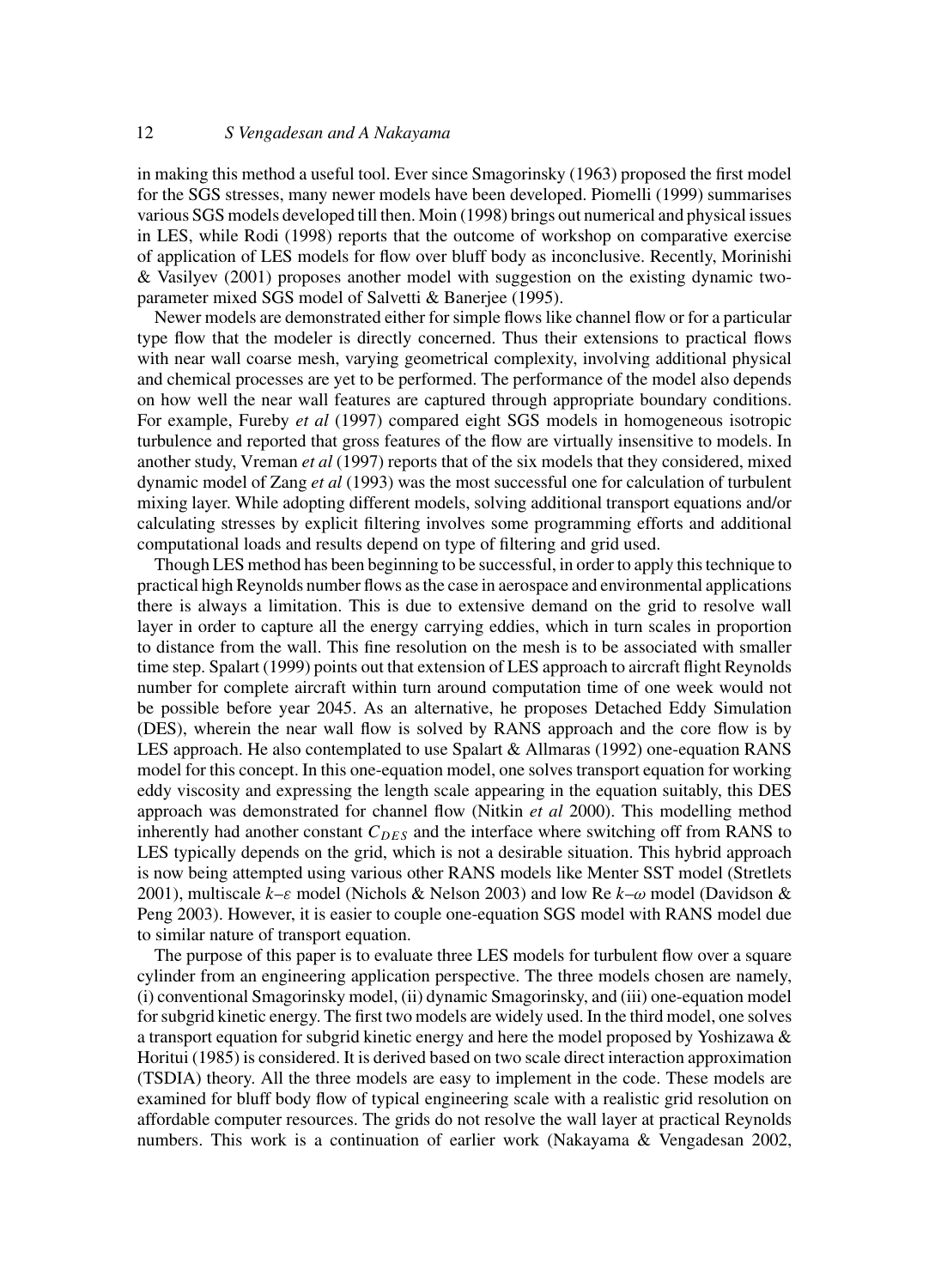hereafter referred to as NV), where the influence of grid size, finite difference methods and subgrid-scale stress models for the same geometry were discussed. It was concluded from that study that increasing the order of accuracy or implementing the dynamic procedure improved the results, but they all incur substantially increased computational loads. Additional computations employing one-equation model are considered here. Results are compared and discussed.

# **2. Basic equations and description of SGS models considered**

The basic equations used in LES are three-dimensional, time dependent, filtered Navier-Stokes equations. In this study incompressible flow is considered. If the spatially filtered variable of any instantaneous quantity in the  $x_i$  direction is represented by  $\langle \rangle$ , the filtered equation of motion are

$$
\partial \langle u_i \rangle / \partial x_i = 0, \tag{1}
$$

$$
(\partial \langle u_i \rangle / \partial t) + (\partial \langle u_i \rangle \langle u_j \rangle / \partial x_j) = -(\partial \langle p \rangle / \partial x_i) + \nu (\partial^2 \langle u_i \rangle / \partial x_j \partial x_j) - (\partial \langle \partial x_j \rangle \tau_{ij}^r, \tag{2}
$$

where  $\rho$  and  $\nu$  are the fluid density and the kinematic viscosity respectively, and  $\tau_{ij}^r$  =  $-\langle u_i u_j \rangle + \langle u_i \rangle \langle u_j \rangle$  is the subgrid turbulence stress. The subgrid residue stress leads to a closure problem and needs to be modeled to obtain numerical solution. The three models considered are described below.

### 2.1 *Conventional smagorinsky model*

Smagorinsky (1963) proposed the first subgrid-scale stress model. In this model, the residual stress takes the Boussinesq eddy viscosity form

$$
\tau_{ij}^r = (2/3)k_s \delta_{ij} - 2\nu_G S_{ij},\tag{3}
$$

where  $S_{ij}$  is the strain tensor of the filtered velocity,  $v_G$  is the subgrid eddy-viscosity coefficient,  $k_s$  is the subgrid kinetic energy and  $\delta_{ij}$  is the Kronecker delta. Subgrid eddy-viscosity *νG* and subgrid kinetic energy *ks* are

$$
\nu_G = (C_S \Delta)^2 (S_{ij} S_{ij})^{1/2} \quad \text{and} \quad k_s = \nu_G^2 / (C_k \Delta)^2. \tag{4}
$$

Here,  $C_S$  is the Smagorinsky constant.  $C_k$  is another model constant. In the present study, numerical values of 0.13 and 0.094 have been set for  $C_S$  and  $C_k$  respectively to account appropriately for the energy in the resolvable turbulence (Deardorff 1970).  $\Delta$  is the filter width (grid size), and is the characteristic length scale of the largest subgrid-scale eddies and is taken to be the geometric average of the grid spacing in three directions,  $\Delta = (\Delta x_1 \Delta x_2 \Delta x_3)^{1/3}$ .

## 2.2 *Dynamic model*

The major drawback of the Smagorinsky model is the choice of constant  $C_S$  as there is no standard way of choosing this constant. Ad-hoc adjustments have to be made for different flow type and non-equilibrium flows to account properly for the energy dissipation. With the desire to eliminate these problems, the dynamic model was proposed by Germano *et al* (1991). In this model, along with Lilly's (1992) modification, *Cs* is determined from

$$
C_S^2 = -\left[\Lambda_{ij} M_{ij}\right] / \left\{2\left[M_{ij} M_{ij}\right]\right\},\tag{5}
$$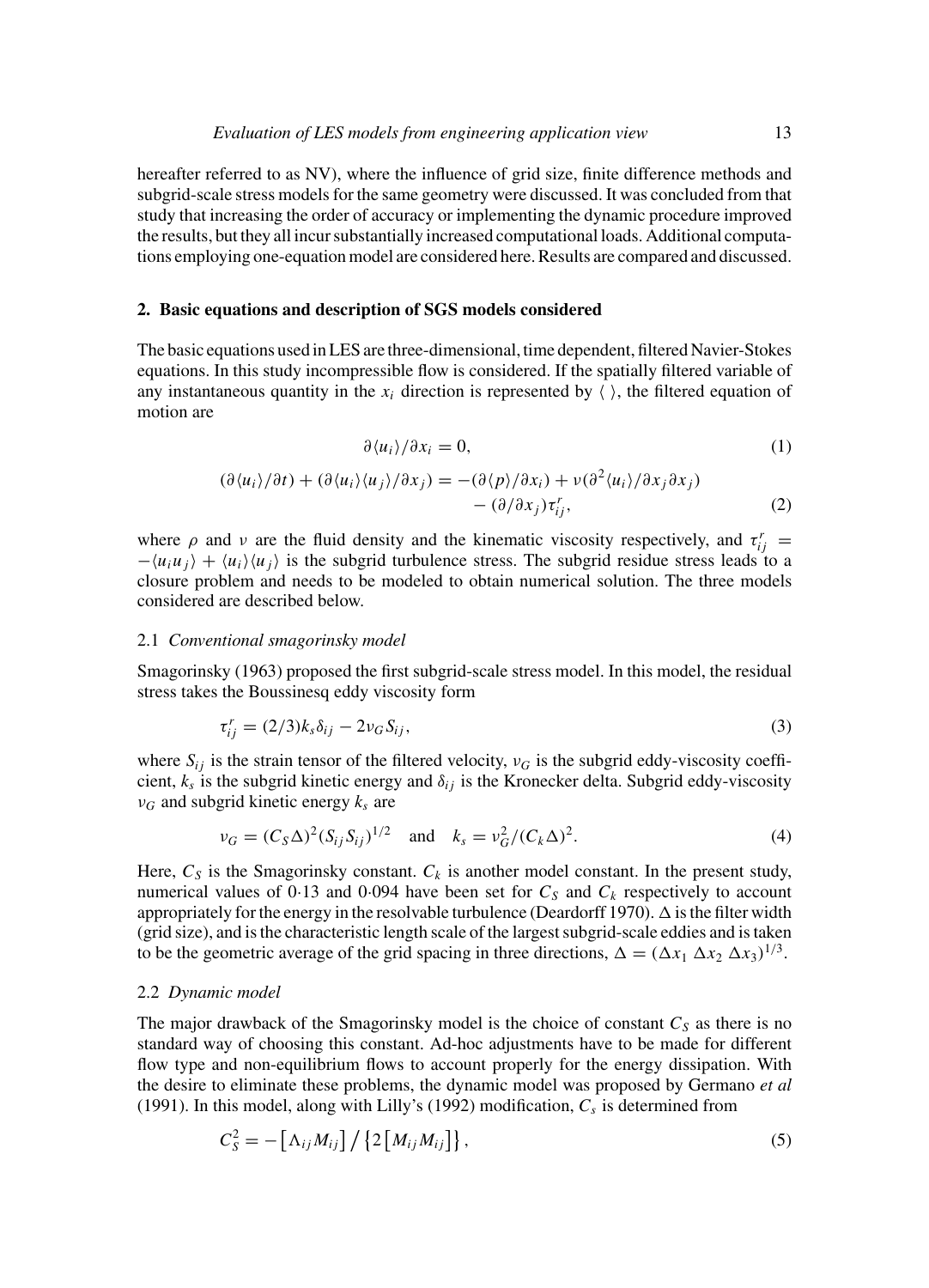where

$$
\Lambda_{ij} = \langle u_i u_j \rangle - \langle u_i \rangle \langle u_j \rangle, \tag{6}
$$

$$
M_{ij} = \widehat{\Delta}^2 |\widehat{S}|\widehat{S}_{ij} - \Delta^2 |S|S_{ij},\tag{7}
$$

and [ ] once again represents averaging in the spanwise (homogeneous) direction. The caret, *.*, represents the test filtering. Gaussian test filtering is applied in this study. The ratio of test filter width to that of grid filter is given by the parameter,  $\alpha$ , which is chosen to be 2, and as has been done by Lilly (1992), negative values of  $C_s$  are clipped to avoid unrealistic values of the eddy viscosity.

#### 2.3 *One-equation model*

One-equation for subgrid-scale kinetic energy was proposed by Yoshizawa & Horiuti (1985). They solve a transport equation for the subgrid-scale kinetic energy,  $k<sub>s</sub>$ , to obtain the velocity scale. Thus, this model incorporates history and non-local effects, and this approach is analogous to one-equation models in the RANS methodology. The turbulent transport and pressure diffusion are modelled jointly as an added diffusion, and the viscous dissipation taken to be proportional to  $k_s^{3/2}/\Delta$ . The one-equation model obtained is given below,

$$
\nu_G = C_{\nu} k_s^{1/2} \Delta,\tag{8}
$$

3*/*2 *s*

$$
\frac{\partial k_s}{\partial t} + \langle u_j \rangle \frac{\partial k_s}{\partial x_j} = \frac{\partial}{\partial x_j} \left[ \left( C_v k_s^{1/2} \Delta + v \right) \frac{\partial k_s}{\partial x_j} \right] - C_s \frac{k_s^{3/2}}{\Delta} + 2v_G S^2, \tag{9}
$$

where, *S* is the magnitude of the strain tensor. The terms in (9) are, starting from the left, the time derivative term, convective term, diffusion term, dissipation term and production term. They have also recommended values for constants to be  $C_v = 0.07$  and  $C_{\epsilon} = 1.0$  based on the investigation of a channel flow. This model was used by Horiuti (1985) for channel flow to study the budget for subgrid-scale kinetic energy.

## **3. Numerical methods**

Calculated flow configuration, coordinate definition and boundary conditions are given in figure 1. This is the same configuration that was chosen by NV. In that study, two grids were chosen, viz. G1 and G2. Grid G1 is about  $101 \times 91 \times 21$  points and grid G2 is about  $130 \times 111 \times 21$  points. In grid G2, the smallest spacing on the surface is 0.04 times the cylinder side *D* and total number of grid points is about  $3.0 \times 10^5$ , which can be managed by most workstation computers. In the parallel configuration, this grid size requires about ten days of turnaround time for one calculation. Convective terms are discretised by third order upwind biased (UB3) scheme for stability purpose and integrated in time by second order Adams Bashforth scheme. The viscous and the subgrid terms are differenced by the second order central difference, and written in fully implicit form so that time advancing is done using an SOR iterative method. The pressure is solved using the HSMAC (Highly Simplified Marker And Cell) procedure. These procedures are same as those that are described in NV.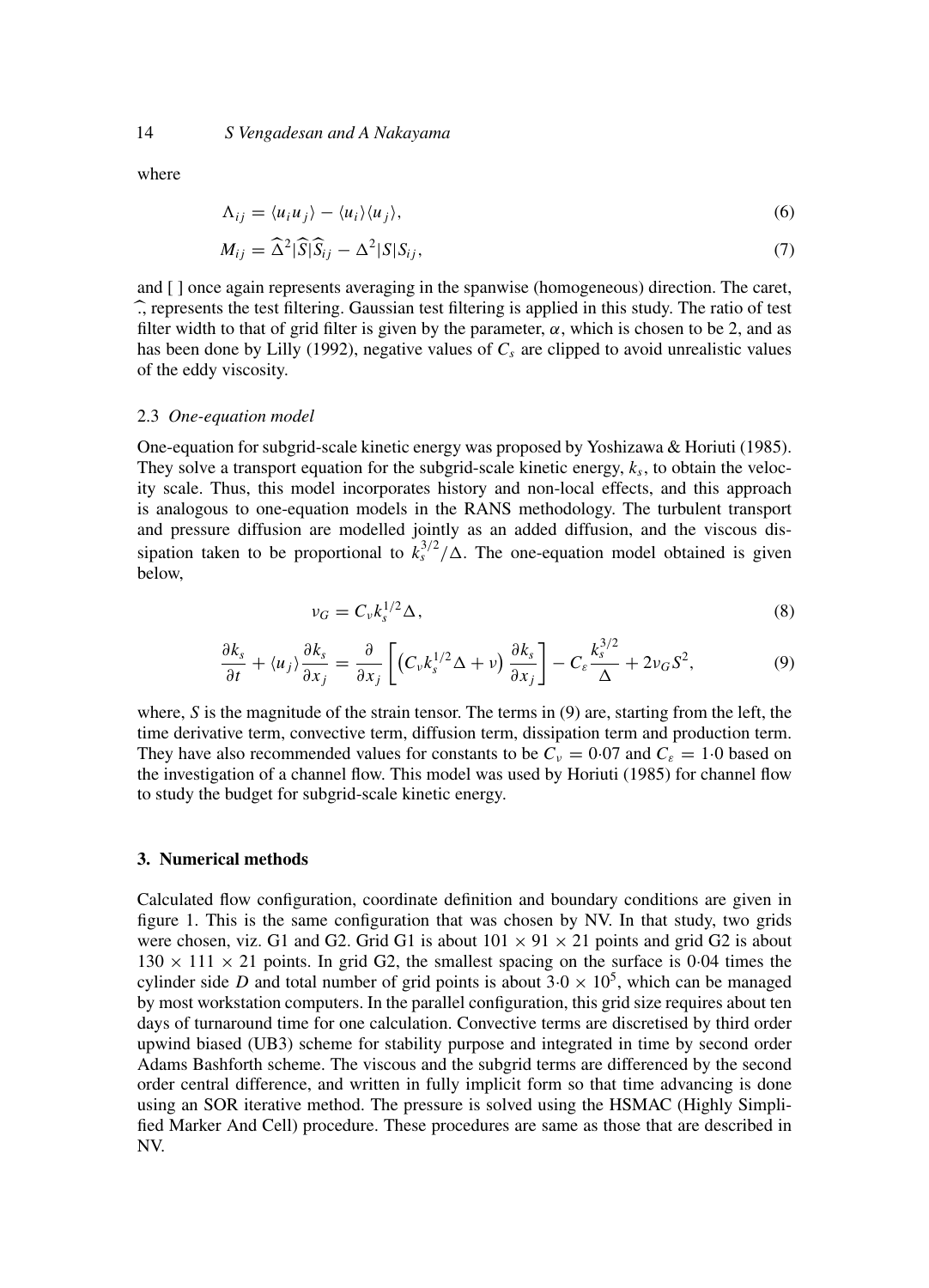

**Figure 1.** Computational domain and boundary conditions.

## **4. Results and discussion**

A standard benchmark test case of turbulent flow over square cylinder at Reynolds number Re <sup>=</sup> <sup>22</sup>*,* 000 (Lyn & Rodi 1994, Lyn *et al* 1995) is considered for comparison. This test flow experiences impingement on the front side and fixed separation point on the corners. Reynolds number is defined based on the oncoming uniform velocity  $(U_{in})$  and size of the square cylinder*(D)*. Nakayama & Vengadesan (2002) have made detailed investigation on the influence of grid size and different discretization methods and SGS models. As the intention of the present study is to evaluate LES models and only grid G2 and UB3 method of discretisation are chosen in this work. From the previous study (NV) they were found to give the best results. Besides, these strategies are also close to those of a participant of the workshop (TAMU2 of Rodi *et al* 1997). TAMU2 performed calculation for the same test case employing finite volume and time advancement by Euler scheme. In their study, third-order upwind scheme for convective terms was used and statistical averages over 8 vortex shedding cycles were reported. Calculation results with conventional Smagorinsky model, dynamic Smagorinsky model and without any subgrid model with the same numerical strategy that are reported earlier in NV are included here for completeness and comparison. Additional calculations with the one-equation model are performed and results are discussed. The results are obtained after averaging over eight vortex shedding cycles after an initial development time of 50*D/Uin*.

Though computation without any model is like performing DNS, for the present Reynolds number with chosen mesh size, since all the scales of motion up to the Kolmogrov length scale are not resolved, present computation is not qualified to be called DNS. Both from table 1 and subsequent comparison graphs, one can observe that prediction by this procedure is not good. Comparison of mean and the RMS fluctuations of the lift and drag coefficients, maximum back flow, Strouhal number along with those by experiment and TAMU2 are given in table 1. The mean lift coefficient predicted by one-equation model is slightly lesser. As predictions of mean velocity (figure 2a) and pressure distribution on the surface cylinder (figure 3) by both LES models fall close to each other, all other bulk quantities predicted by the one-equation model are comparable to those by the dynamic LES model. It means that as long as one does not resolve close to wall and capture near-wall physical phenomena well, refinements in the model do not bring any improvement in the mean parameters.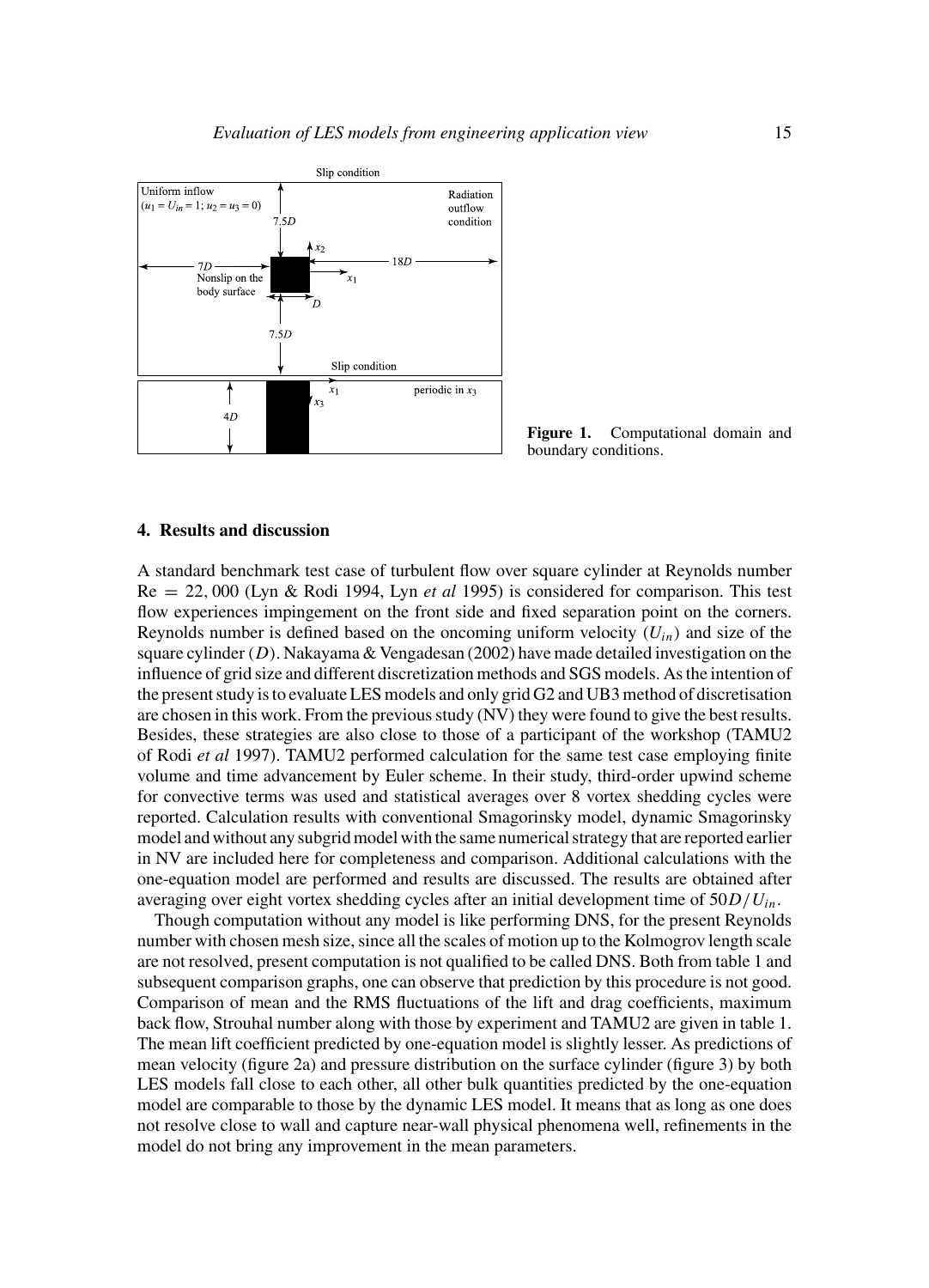| <b>Table 1.</b> Summary of ca |                     | lculated bulk parameters   |                  |                                              |                                                            |                                  |                                                                                         |                                                                                                             |                                                                                            |                                                                                                                         |
|-------------------------------|---------------------|----------------------------|------------------|----------------------------------------------|------------------------------------------------------------|----------------------------------|-----------------------------------------------------------------------------------------|-------------------------------------------------------------------------------------------------------------|--------------------------------------------------------------------------------------------|-------------------------------------------------------------------------------------------------------------------------|
| Source                        | Scheme              | Grid                       | SGS model        | Max.<br>back<br>flow<br>$f_{m}/U_{in}$       | Length of reircu.<br>reircu.<br>region $(L_{\mathcal{R}})$ | Strouhal<br>no. (St)             | $\begin{array}{l}{\bf Mean}\\{\rm drag}\\ {\rm core}\\ {\rm CO}\\ {\rm CO} \end{array}$ | $\begin{array}{lcl} \text{RMS} \\ \text{fluct.} \\ \text{drag} \\ \text{coeff.} \\ (C_{d,rms}) \end{array}$ | $\begin{array}{c} \text{Mean} \\ \text{lift} \\ \text{coeff.} \\ \text{(C_i)} \end{array}$ | $\begin{array}{ll} \mbox{RMS} \\ \mbox{fluct.}\\ \mbox{lift} \\ \mbox{coeff.}\\ \mbox{C1},\scriptsize{rms} \end{array}$ |
| Lyn et al $(1995)$            | Expt.               |                            |                  | $-0.215$<br>$-0.062$                         | $1.38$<br>0.94                                             | $0.132$<br>$0.14$                | $2.10$<br>$2.77$                                                                        |                                                                                                             |                                                                                            |                                                                                                                         |
| TAMU2 (Rodi<br>et al 1997)    | 3rd-order<br>upwind | $165 \times 113 \times 17$ | -<br>dynamic     |                                              |                                                            |                                  |                                                                                         | 0.190                                                                                                       | $-0.09$                                                                                    | 1.790                                                                                                                   |
| Present work                  | UB3                 | $\Im$                      |                  |                                              | 1.28                                                       |                                  |                                                                                         | 0.127                                                                                                       |                                                                                            |                                                                                                                         |
| Present work                  | Ë                   | පි                         | Smag.<br>dynamic |                                              | 1.22                                                       |                                  | $2.30$<br>2.34                                                                          | 0.118                                                                                                       |                                                                                            | $1.236$<br>1.201                                                                                                        |
| Present work                  | Ŝ                   | 8                          | one eqn.         | $-0.145$<br>$-0.125$<br>$-0.125$<br>$-0.222$ | 1.24                                                       | 0.135<br>0.136<br>0.134<br>0.110 | 2.25                                                                                    | 0.117                                                                                                       | $-0.023$<br>0.017<br>0.012<br>0.014                                                        | 1.206                                                                                                                   |
| Present work                  | B                   | පි                         | no model         |                                              | 3.10                                                       |                                  | 1.88                                                                                    | 0.121                                                                                                       |                                                                                            | 0.913                                                                                                                   |

| Cat Cat Cat Cat<br>í<br>;<br>ׇ֠<br>l<br>$\ddot{\dot{\ }}$<br>į<br>married to low |
|----------------------------------------------------------------------------------|
| l                                                                                |
|                                                                                  |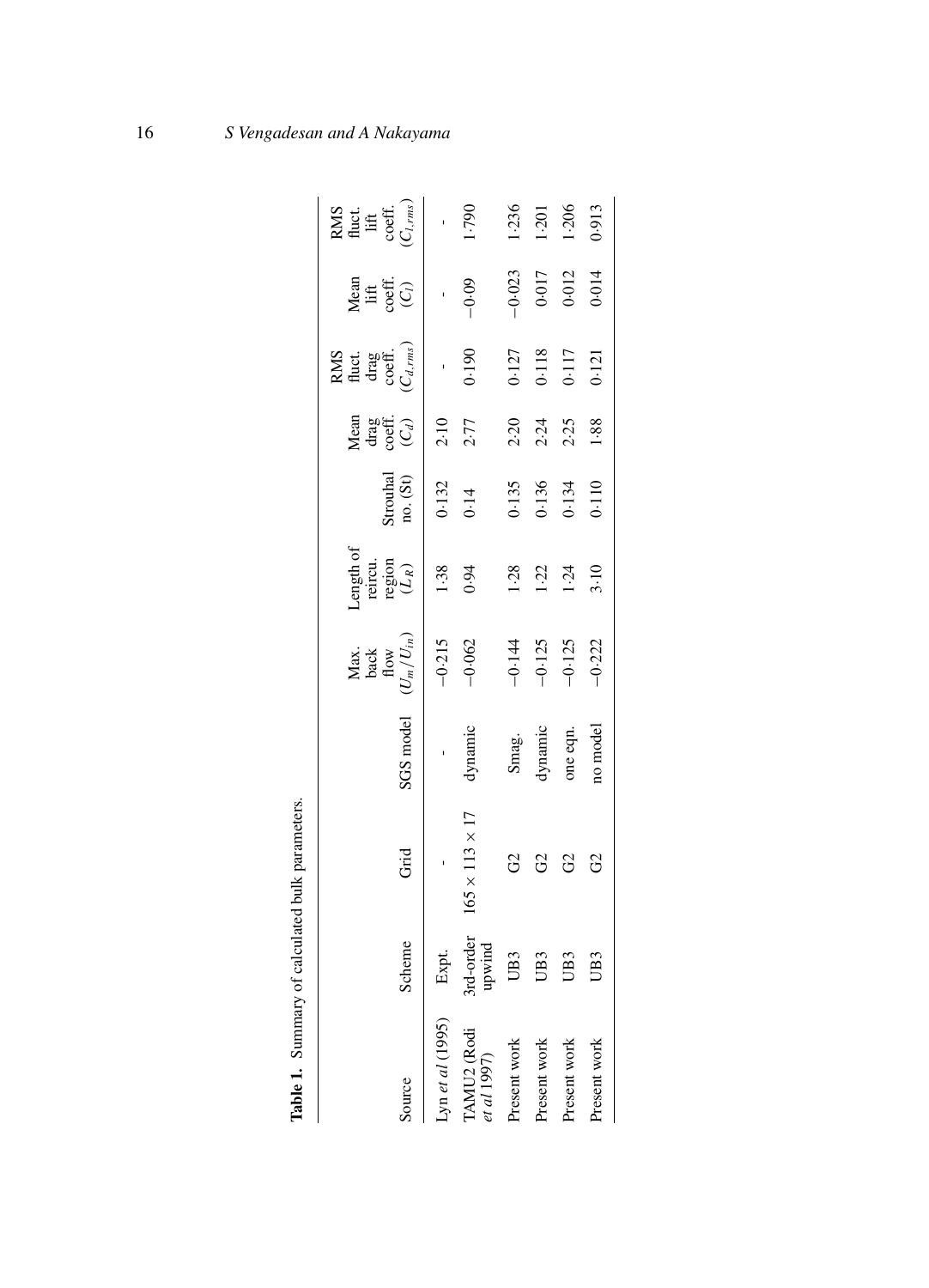

**Figure 2.** Comparison of the streamwise component of mean velocity **(a)** along the wake centreline, **(b)** on the cylinder side,  $x_1/D = -0.5$ .

Figures 2a and b show the distribution of the time-averaged streamwise velocity component  $(U_1/U_{in})$  along the wake centerline and on the cylinder side surface  $(x_1/D = -0.5)$ . These quantities are compared with those of Lyn's experiment (Lyn 1994, 1995) and one of the results, TAMU2 reported at the workshop. When compared with dynamic procedure, oneequation model captures the recovery of the velocity in the wake region and back flow well. All the models perform almost similarly when compared for mean velocity distribution on the cylinder side surface. This probably can be attributed to inadequate resolution of boundary layer with the present mesh size for the moderate Reynolds number that is considered. This will be the situation for simulation of most engineering type practical flow problems on affordable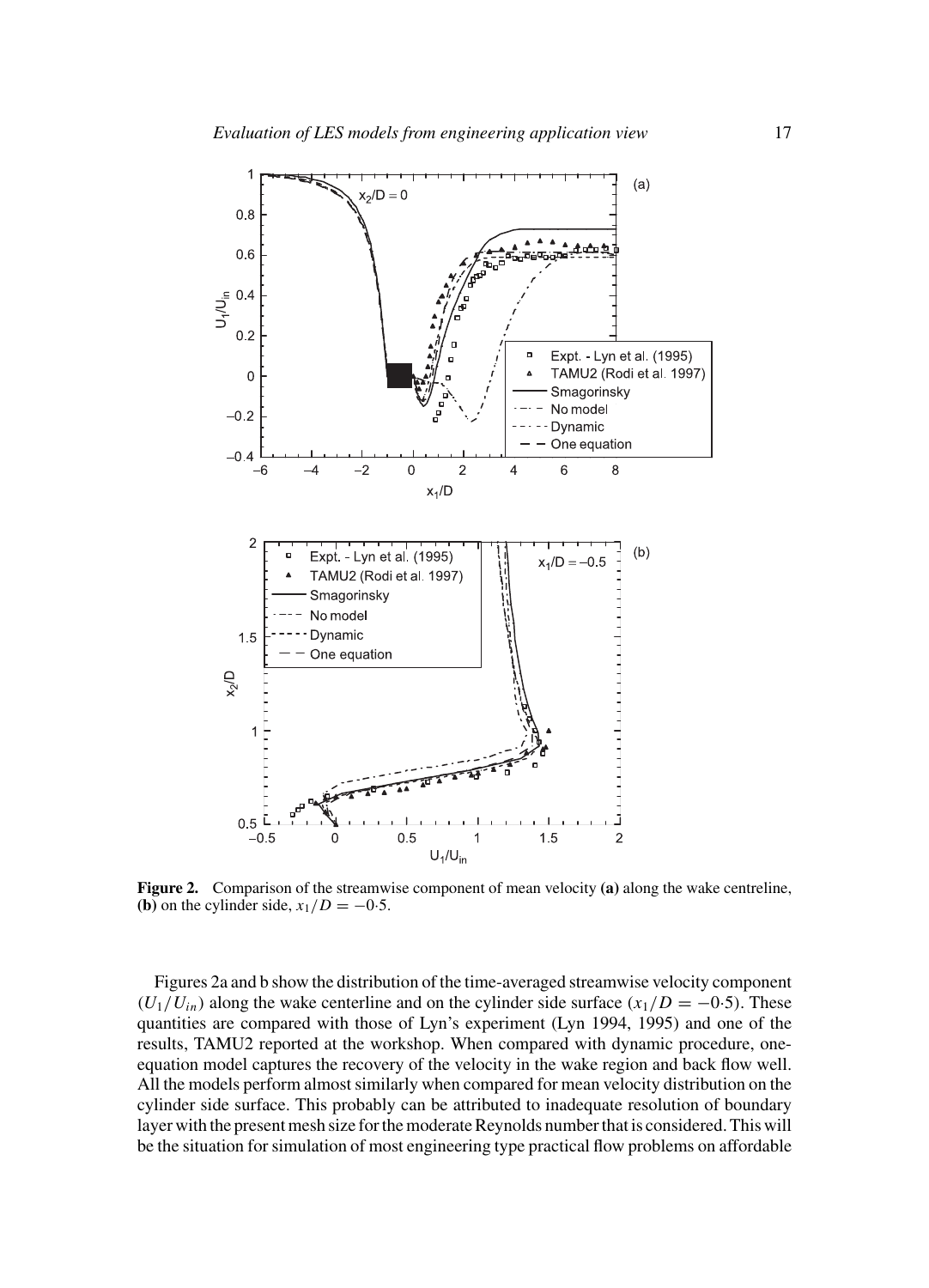

Figure 3. Comparison of surface pressure distribution.

computer resources or scenario when the solution is expected within reasonable turnaround time. Surface pressure distribution along with those by Lee (1975) and Ohtsuki *et al* (1987) are compared in figure 3. There is an improvement in going from simpler model to either dynamic model or one-equation model. Comparison of prediction of turbulence stresses are shown in figures 4a and b. As observed in surface pressure distribution, there is improvement in the prediction due to refinement in the model. The peak is captured and stress in the wake region is also reasonably reproduced.

When compared to predictions without a SGS model and by a conventional Smagorinsky model, performances by the dynamic model and the one-equation model show that improvements and results by both models are comparable to each other. The refinements in the models probably represent sub-grid residue stresses better and non-local effects are accounted for appropriately. Though the one-equation model requirement is slightly on the lower side, both the models require additional computational time, when compared to that for the standard Smagorinsky model. As explained in the introduction, to address the problem of near-wall mesh resolution, from the hybrid LES perspective, though results by both considered refined LES models are comparable, the one-equation LES model is found to be the better choice as this is easier to couple with the RANS model.

## **5. Conclusion**

Three SGS LES models, viz standard Smagorinsky model, dynamic model and one-equation model for subgrid kinetic energy, are evaluated from the engineering application perspective. Turbulent flow past a square cylinder, which is a standard benchmark test case problem, is considered for the present study. Moderately high Reynolds number and solution with grid size, manageable on affordable computational resources, are the main emphasis here. Results are compared and discussed in-line with alternative developments on the modelling side. It is inferred that the one-equation SGS model meets the requirement.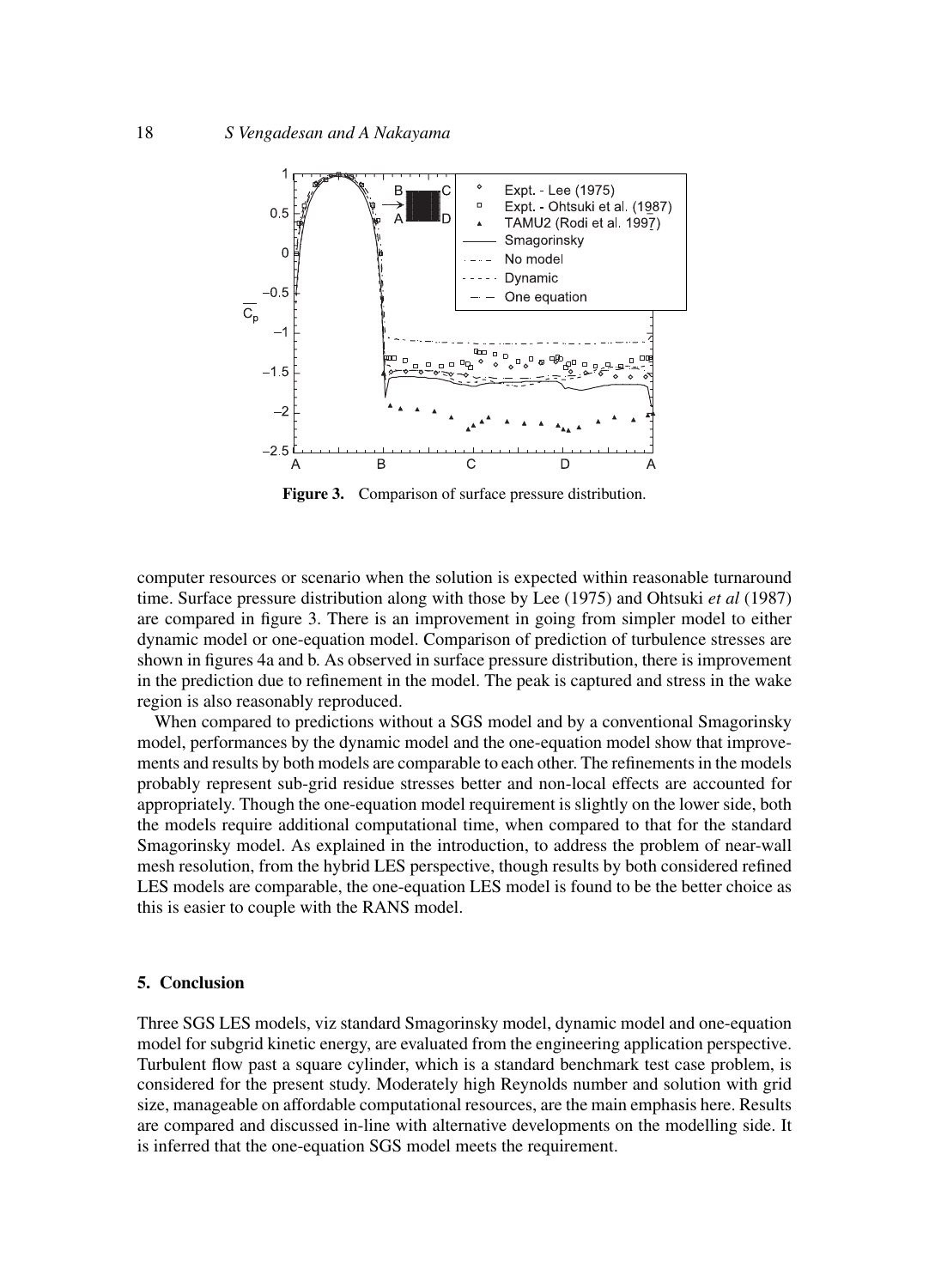

**Figure 4.** Comparison of turbulent stresses, **(a)** streamwise component and **(b)** transverse component along the wake centreline.

# **References**

- Deardorff J W 1970 A numerical study of three-dimensional turbulent channel flow at large Reynolds numbers. *J. Fluid Mech.* 41: 453–480
- Davidson L, Peng S H 2003 Hybrid LES-RANS modelling: a one-equation SGS model combined with a *k*–*ω* model for predicting recirculating flows. *Int. J. Numer. Methods Fluids* 43: 1003–1018
- Fureby C, Tabor G, Weller W G, Gosman A D 2000 A comparative study of subgrid scale models in homogeneous isotropic turbulence. *Phys. Fluids* 9: 1416–1429
- Germano M, Piomelli U, Moin P, Cabot W H 1991 A dynamic subgrid scale eddy viscosity model. *Phys. Fluids* A3: 1760–1765